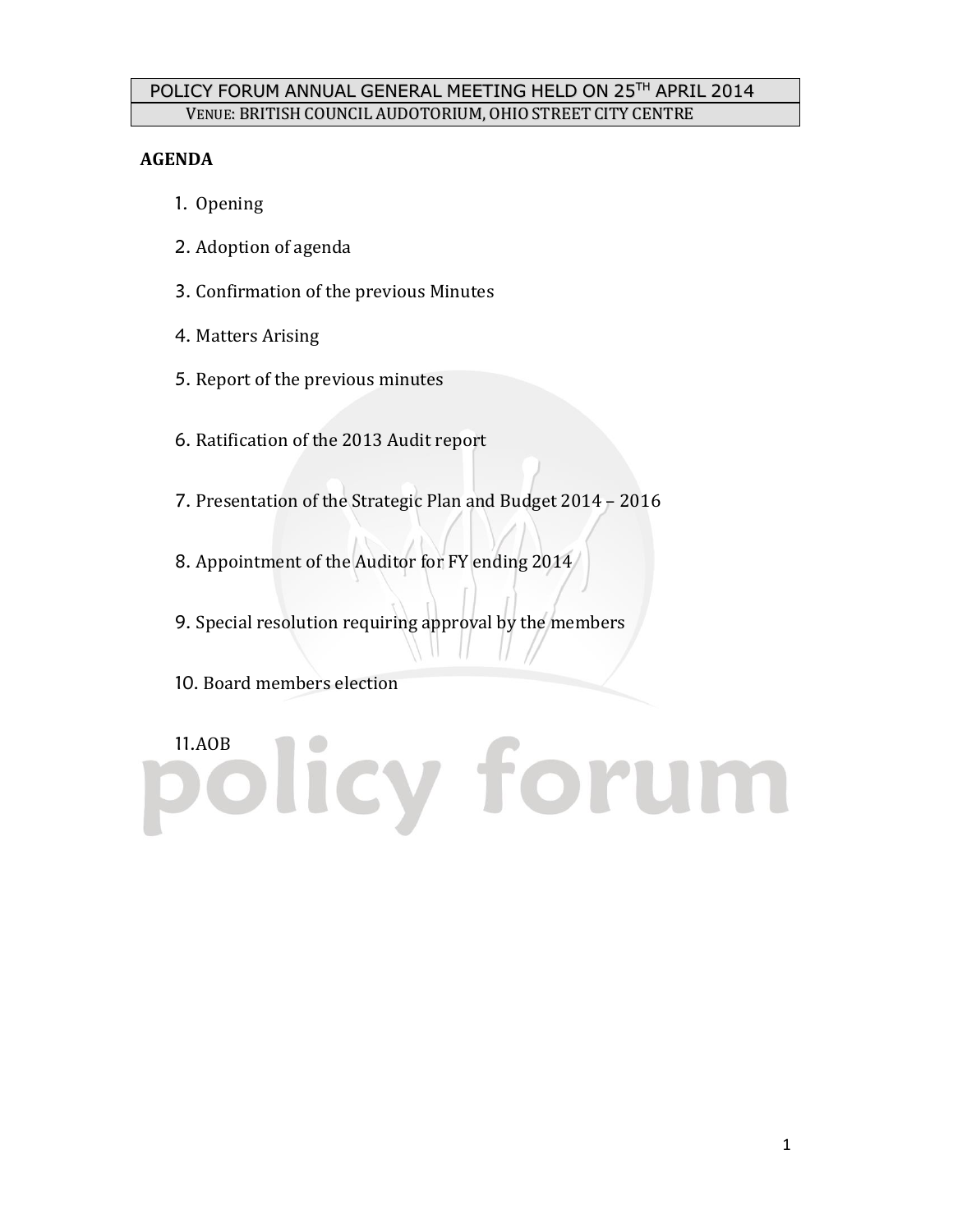# **Presents**

| No. | <b>NAME</b>            | <b>ORGANIZATION</b>          | <b>TITLE</b>  |
|-----|------------------------|------------------------------|---------------|
| 1.  | Oliva D. Kinabo        | Care International, Tanzania | CHAIRPERSON   |
| 2.  | <b>Fidelis Paul</b>    | Water Aid                    | <b>MEMBER</b> |
| 3.  | Scholastica Lucas      | <b>SIKIKA</b>                | <b>MEMBER</b> |
| 4.  | Mary D. Ngowi          | <b>TAWLAE</b>                | <b>MEMBER</b> |
| 5.  | Elizabeth H. Ndakidemi | <b>TAYOA</b>                 | <b>MEMBER</b> |
| 6.  | James Mlali            | HDT                          | <b>MEMBER</b> |
| 7.  | Nancy Kissanga         | <b>World Vision</b>          | <b>MEMBER</b> |
| 8.  | Lenick Joachim         | <b>YES</b>                   | <b>MEMBER</b> |
| 9.  | Hebron Mwakagenda      | The Leadership Forum         | <b>MEMBER</b> |
| 10. | Festus Mpita           | Aide et Action               | <b>MEMBER</b> |
| 11. | Kellen Mgoya           | <b>HAFOTA</b>                | <b>MEMBER</b> |
| 12. | Jane Luvanga           | <b>TFCG</b>                  | <b>MEMBER</b> |
| 13. | Julius Muungano        | <b>PELO</b>                  | <b>MEMBER</b> |
| 14. | Meramba Tawa           | Tanzania Network TNCHF       | <b>MEMBER</b> |
| 15. | Grace Zambi            | <b>WISE</b>                  | <b>MEMBER</b> |
| 16. | Consolatha Claude      | VICOBA SUSTAINABLE           | <b>MEMBER</b> |
| 17. | Daama Mbaga            | VICOBA SUSTAINABLE           | <b>MEMBER</b> |
| 18. | Humphrey Makussa       | WAT-HST                      | <b>MEMBER</b> |
| 19. | Stephen Mwombela       | <b>REPOA</b>                 | <b>MEMBER</b> |
| 20. | Gloria Jimwaga         | <b>HAKIARDHI</b>             | <b>MEMBER</b> |
| 21. | Elizabeth Edward       | Guluka Kwalala               | <b>MEMBER</b> |
| 22. | Faidha Yassin          | <b>WLAC</b>                  | <b>MEMBER</b> |
| 23. | Martina M. Kabisama    | SAHRINGON                    | <b>MEMBER</b> |
| 24. | Robert Kasenene        | <b>UNA Tanzania</b>          | <b>MEMBER</b> |
| 25. | Kisiel Mwita           | <b>CSD</b>                   | <b>MEMBER</b> |
| 26. | Sunayrithe Mapunda     | VICOBA SONGEA                | <b>MEMBER</b> |
| 27. | Esther Mwakipuba       | <b>TABCO</b>                 | <b>MEMBER</b> |
| 28. | Gerald Msendwa         | <b>FUO</b>                   | <b>MEMBER</b> |
| 29. | Peter M. Mosha         | <b>KWIECO</b>                | <b>MEMBER</b> |
| 30. | Japhet Kurwa           | ABC FOUNDATION               | <b>MEMBER</b> |
| 31. | Chengula Godson        | PELUM TANZANIA               | <b>MEMBER</b> |
| 32. | <b>Irene Mshana</b>    | <b>RANGO</b>                 | <b>MEMBER</b> |
| 33. | Aggrey Kandonga        | <b>MYDO</b>                  | <b>MEMBER</b> |
| 34. | Alex Mbwilo            | <b>SADEF</b>                 | <b>MEMBER</b> |
| 35. | Adam Siwingwa          | <b>MIICO</b>                 | <b>MEMBER</b> |
| 36. | Samwely Stanley        | <b>YPC</b>                   | <b>MEMBER</b> |
| 37. | Elias Loidiso          | HAKIKAZI CATALYST            | <b>MEMBER</b> |
| 38. | Jackson Mkango         | CYVA                         | MEMBER        |
| 39. | Felician Lyimo         | <b>HEMFA</b>                 | MEMBER        |
| 40. | Lulu Silas             | HAKIMADINI                   | MEMBER        |
| 41. | Jimmy Luhende          | ADLG                         | MEMBER        |
| 42. | Emma Mashauri          | Forum Syd                    | <b>MEMBER</b> |
| 43. | Yusuph Mohamed         | <b>KCS FORUM</b>             | MEMBER        |
| 44. | Kisiel Mwita           | CSD                          | <b>MEMBER</b> |
| 45. | Donati Alex Senzia     | PELUM-TZ                     | MEMBER        |
| 46. | Reynald Maeda          | UNA-TZ                       | <b>MEMBER</b> |
| 47. | Festus Mpita           | Aide et Action               | <b>MEMBER</b> |
| 48. | Regina Katabi          | M-WACOD                      | MEMBER        |
| 49. | John R. Mono           | ABC FOUNDATION               | <b>MEMBER</b> |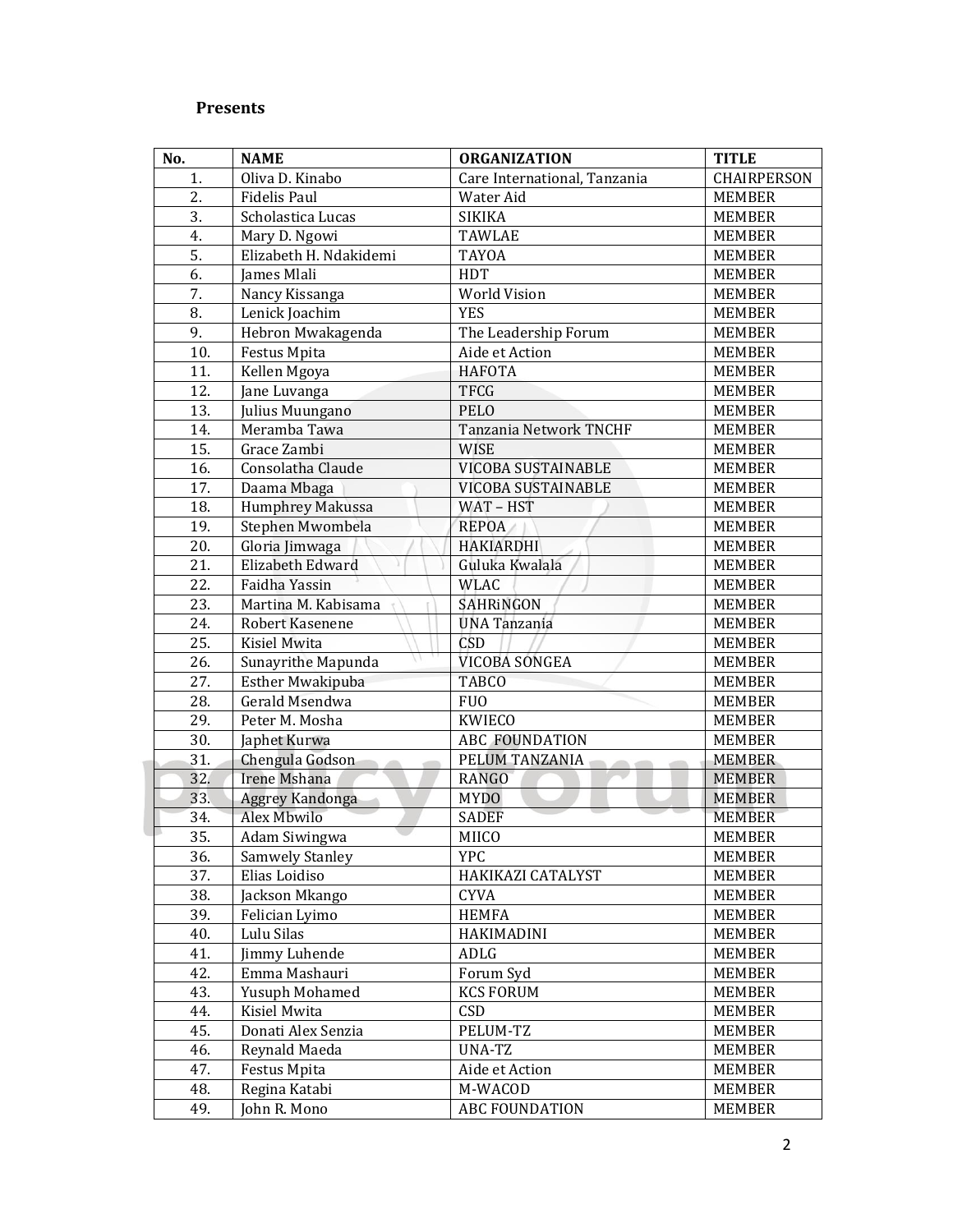| 50. | Omary N.               | GULUKAKWALALA                  | <b>MEMBER</b> |
|-----|------------------------|--------------------------------|---------------|
| 51. | Boniface Komba         | TCDD                           | <b>MEMBER</b> |
| 52. | Steven Aloyce          | AP 2000                        | <b>MEMBER</b> |
| 53. | Hebron Mwakagenda      | The Leadership Forum           | <b>MEMBER</b> |
| 54. | Said Badru Suleiman    | <b>BOSEDA</b>                  | <b>MEMBER</b> |
| 55. | Kellen M.              | <b>HAFOTA</b>                  | <b>MEMBER</b> |
| 56. | Jaliath Rangi          | <b>HDT</b>                     | <b>MEMBER</b> |
| 57. | <b>Boniface Maziku</b> | <b>TADESO</b>                  | <b>MEMBER</b> |
| 58. | Kidani Magwilla        | <b>TNCHF</b>                   | <b>MEMBER</b> |
| 59. | Gabriel Ole Tuke       | Sweat Development Organization | <b>MEMBER</b> |

# **Absent**

| No.            | <b>MEMBER ORGANISATION</b>     |
|----------------|--------------------------------|
| 1              | <b>Action Aid</b>              |
| 2              | <b>ACORD</b>                   |
| 3              | ANSAF                          |
| $\overline{4}$ | <b>CRS</b>                     |
| 5              | Concern                        |
| 6              | HakiElimu                      |
| 7              | <b>LEAT</b>                    |
| 8              | LHRC                           |
| 9              | <b>MES</b>                     |
| 10             | <b>SNV</b>                     |
| 11             | <b>OXFAM</b>                   |
| 12             | PINGOS                         |
| 13             | <b>NCA</b>                     |
| 14             | Save the Children              |
| 15             | <b>TAPHGO</b>                  |
| 16             | VSO Tanzania                   |
| 17             | <b>TAWIF</b>                   |
| 18             | <b>IECA</b>                    |
| 19             | <b>CODEFA</b>                  |
| 20             | <b>KEPA</b>                    |
| 21             | <b>MBESO</b>                   |
| 22             | CVM, Bagamoyo                  |
| 23             | <b>TAF</b>                     |
| 24             | Restless Development, Tanzania |

# **Secretariat**

| N <sub>O</sub> | NAME             |
|----------------|------------------|
| 1              | Semkae Kilonzo   |
| 2              | Alex Modest      |
| 3              | Richard Angelo   |
| 4              | Nuru Ngailo      |
| 5              | Nicholas Lekule  |
| 6              | Prisca Kowa      |
| 7              | Amani Ndoyella   |
| 8              | Gibons Mwabukusi |
| 9              | Rashid Kulewa    |
| 10             | Rehema Mkuli     |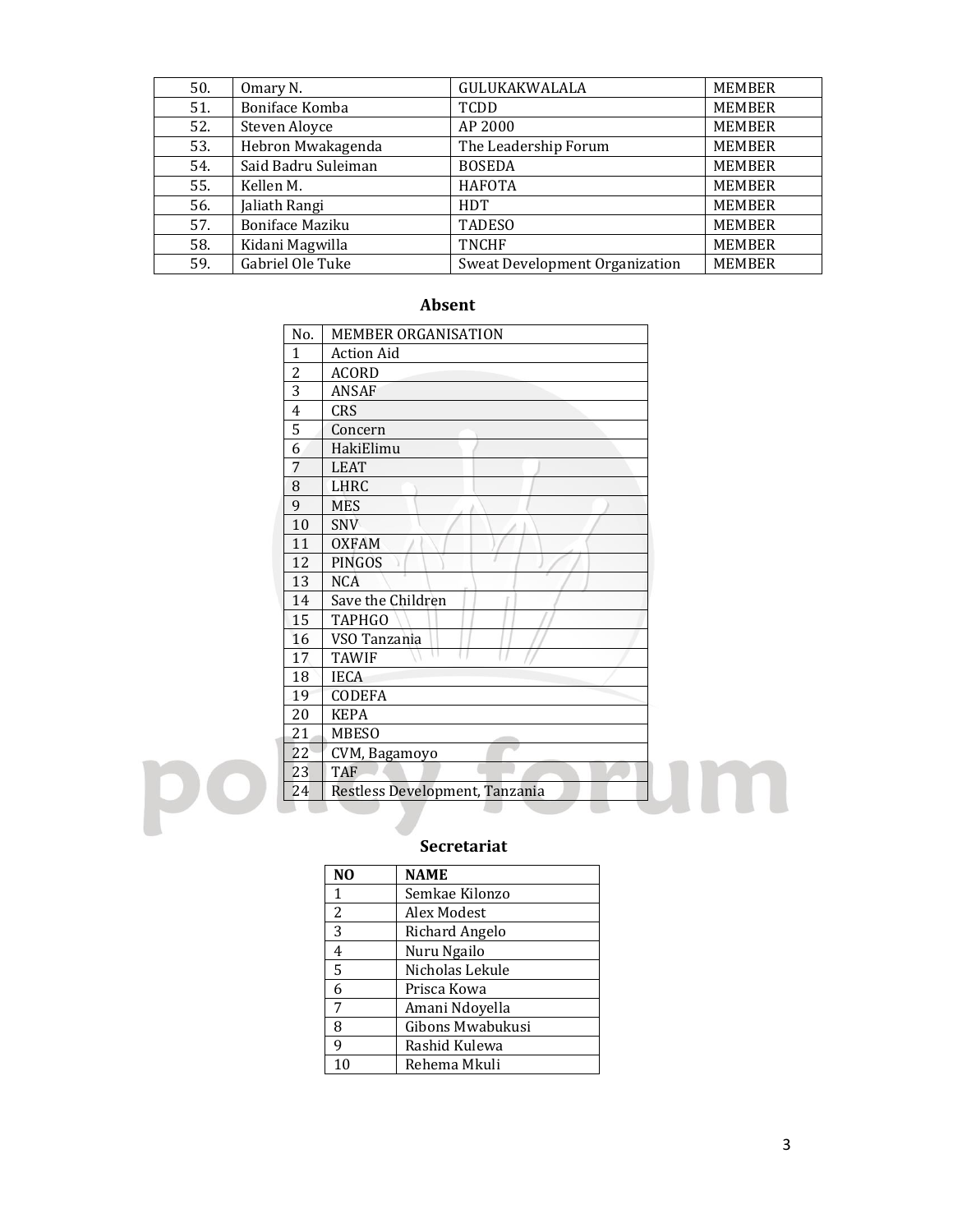## **1. Opening**

The Board chairperson made an official opening of the AGM at 9.30 stressing that the session will only involve members once the quorum was one third of the members which was found to be the case.

After the opening members elected the chairperson of meeting since the board chairperson is not allowed to chair the meeting as per regulations. From the last Board meeting the chairperson said the board had suggested three names to vie for the post i.e. Oliva Kinabo- Care International, Elias Loidiso – HAKICATALYST and Samwel Stanley – YPC. The three names are to be voted therefore each contestant spoke in front of members to request their votes.

The election was through an open ballot and the following were the results,

- 1. Samwely Stanley –YPC (10)
- 2. Elias Loidoso HAKIKAZI CATALYST (22)
- 3. Oliver Kinabo Care International, Tanzania (22)

The elected Chairperson was Oliva Kinabo after Elias withdrawn from the position.

#### **2. Adoption of Agenda**

The chairperson passed the members through the agenda asked participants to table additional agenda where AOB was suggested to be included; the chairperson said few AOB will be included.

### **3. Confirmation of the Previous Minutes**

Members began to pass through the minutes whereby a member suggested that, the names of the members who did not attend the meeting should be included in the minutes as well, PF secretariat are not members as shown in the minutes therefore they should have a separate list.

CADA asked to be included in the list of participants

The minutes were then approved by members for signature

#### **4. Matters Arising**

The matters arising were from previous AGM meeting of 2013, the following were the issues discussed;

- Policy Forum MEMARTS
- Discussion and adoption of audit accounts, Ashvir was approved by the members to continue working with Policy Forum
- Social Accountability Practitioners Conference, which was conducted in August 2013 and was a successful one
- Popularization of Councilors responsibilities booklet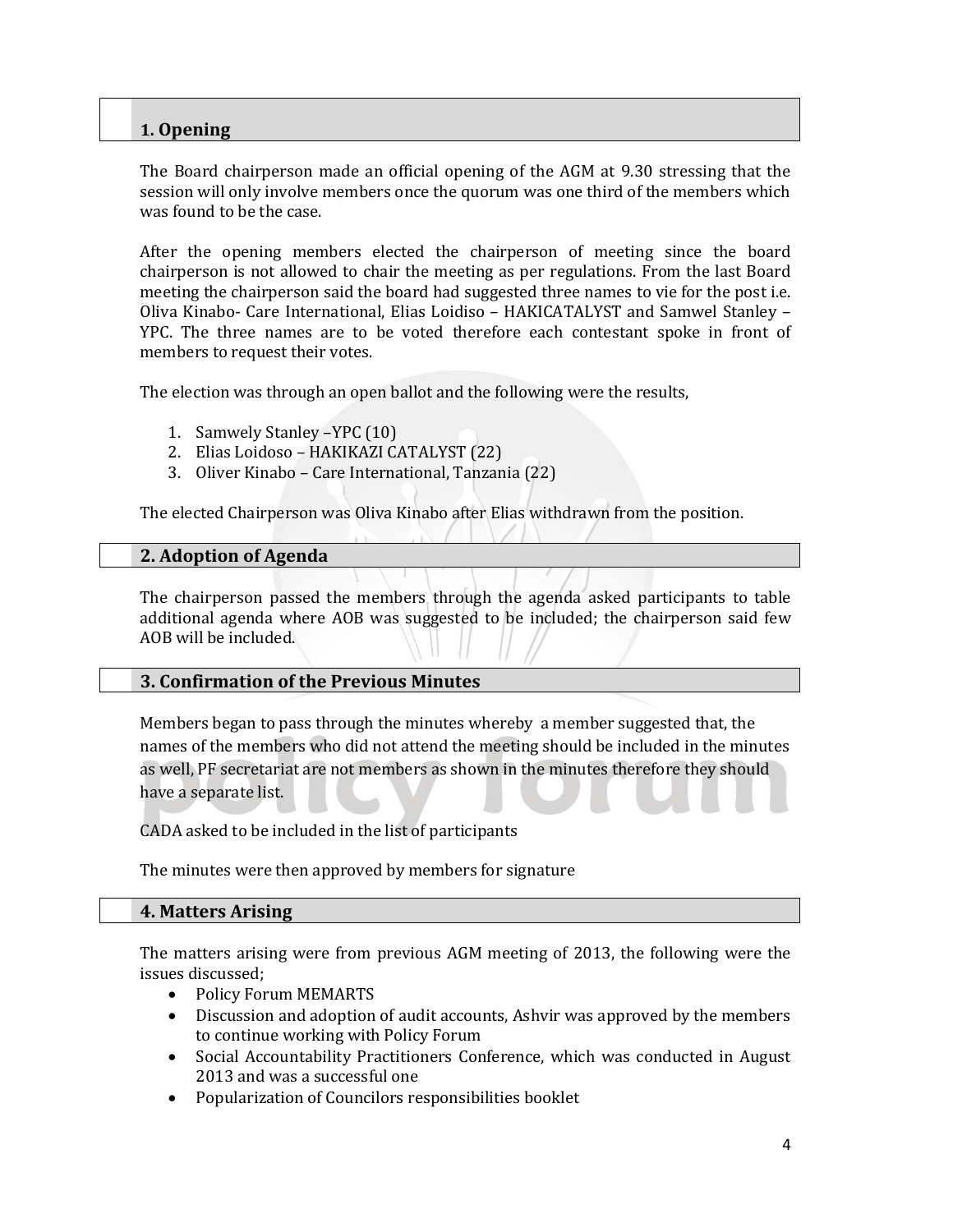• Policy Forum Office Premises

#### **Questions**

- A member asked on the status of the membership fee so far
- And an update on the Office Premise

#### **Response and Comments**

- Membership fee is part of the agenda so it will be discussed later on
- The coordinator said that, the board suggested that, we find other organizations with their own premises and see how they got the same (the way they had fundraised with their donors). PF is still looking for potential donors to fund the same.
- Members suggested that, more effort be done to acquire our own premises, PF should also think of purchasing a plot
- A member suggested that, PF can seek the houses which are sold by the NHC
- The coordinator said that PF had pursued the option for purchasing houses from the NHC and they were told that the houses that are being sold are only for residential purposes and not for office use but PF will see if this was changed

**RESOLUTION: The secretariat should come up with a detailed plan and fundraising strategy to acquire their own premises and share with members during the next AGM**

### **5. Report of the previous Strategic Plan 2011 – 2013**

The report was presented by Michael Onesimo, consultant hired by PF to review its SP.

He presented the following;

The methodologies used during the review which were, direct interviews, focus group discussions. And members from Mwanza, Babati and Mbeya were directly interviewed by the consultant.

#### **RATIONALE FOR THE REVIEW**

- Capacity building to members
- Analysis done how does it improve the work of PF's Advocacy
- Lessons learnt providing improvement to the future strategic plans
- Effectiveness of the publications by PF ( a quote from Angela Kairuki)

#### **OBSERVATIONS**

- There was a gap between what is done at the national level and how it reflects the local content
- M&E systems were found weak which results to heavy loss of outcome harvest.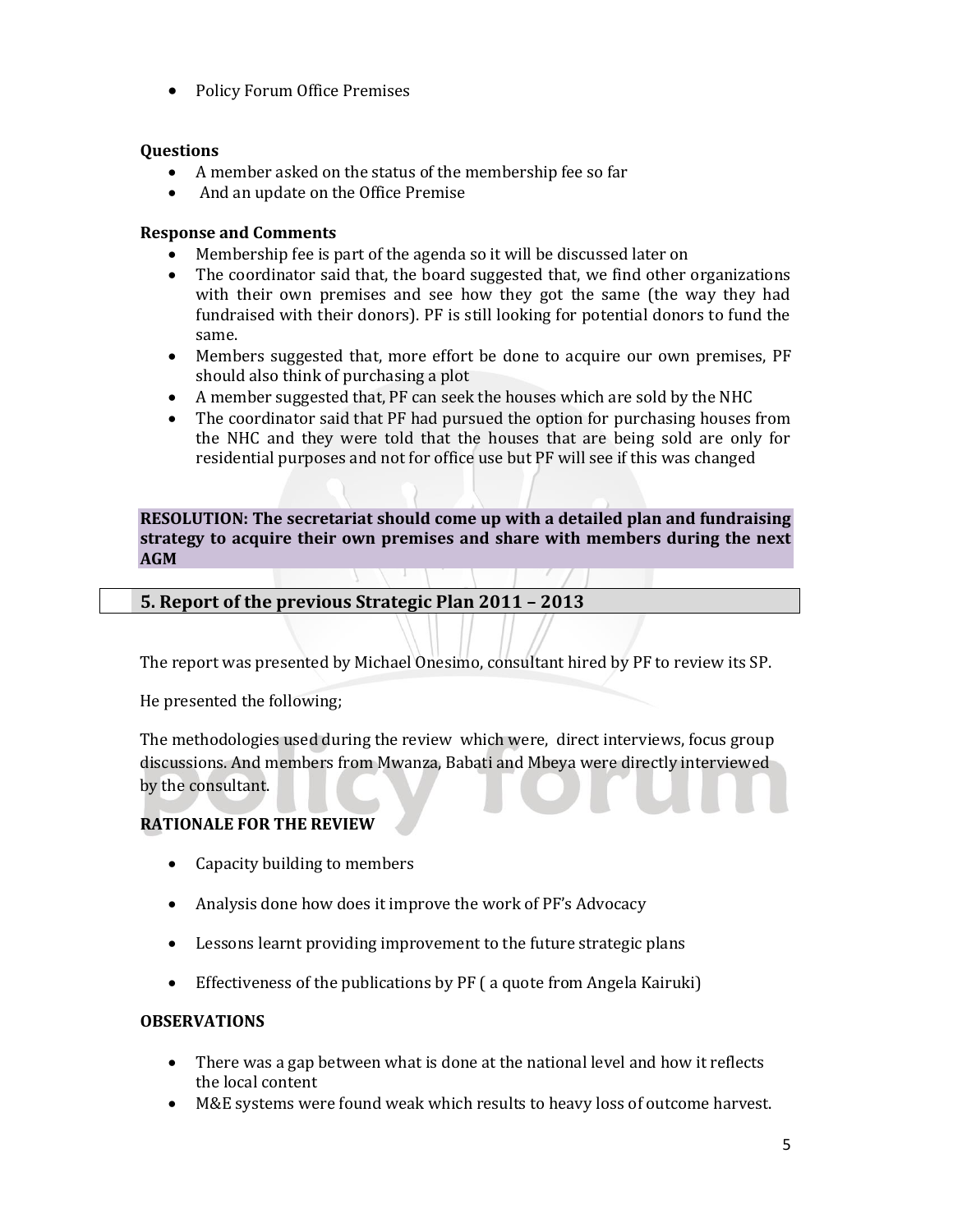- Mismatch between the publications/reports and how common citizens are using them
- PF be proactive rather than reactive
- Communication strategies be improved

#### **RECOMMENDATION**

- Gender issues be mainstreamed into PF programs
- PF to have a full time M&E officer
- Sustainability of SAM be improved

The report will be approved after the members have thoroughly read the report.

#### **6. Ratification of the 2012 Audit Report**

The report was presented by Ashivir who audited the 2013 PF financials and highlighted the following;

- 1. Underpayment of taxes arises from staff gratuity, PF should have divided the gratuity over the 12 months and add to the monthly emoluments before recalculating the PAYE or filling for lump-sum payment form for each staff, management appreciated the comment raised.
- 2. Implementation of the financial regulations: as per the manual PF is required to maintain the income register so it should adhere to that.
- 3. Administration Policy issues: there was no quarterly asset status prepared before, also there was no monthly asset status report and lastly there is no vehicle analytic report.

**Management responded that in regards to PAYE underpayment, it had sought the advice of internal auditor at the time of paying gratuity and heed to his advice. In response to internal policies, management has all the systems in place and therefore they will abide to the comments raised.**

**Generally Policy Forum obtained a CLEAN FINANCIAL STATEMENT for the 2013 Financial Year.**

#### **COMMENTS:**

It's not easy to comply with all regulations, but the recommendations given by the auditors should be worked upon.

The observations are not very serious therefore it still reflects a good situation in the institutions.

Chairperson applauded the secretariat and the network for the clean financial statement.

#### **RESOLUTION: Members in unison passed the Financial Audit Report for the year 2013**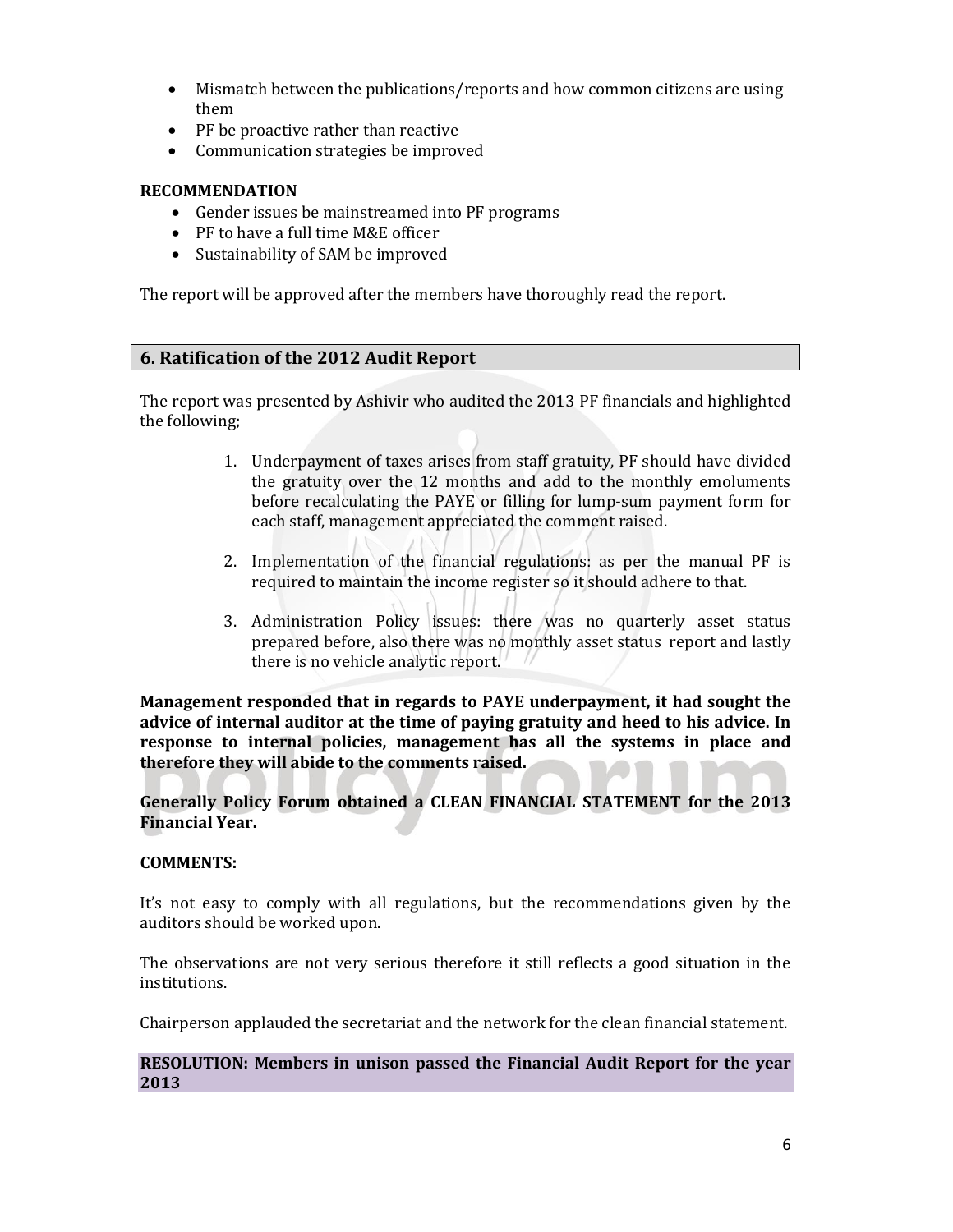# **7. Presentation of the Strategic Plan 2014-2016 and Budget**

Coordinator presented on the following:

The language used to PFs documents were too cumbersome, the SP review report recommended to simplify the language and now PF Vision and Mission have been simplified. Objectives have also been simplified.

Enhancements:

- Gender mainstreaming in PF activities
- On revenues from the extractives industry
- Increase the awareness of tax justice issues
- M&E system in place

He also presented on a new gradual theory of change of Policy Forum.

FINANCIAL ISSUES were presented by the Finance and Administration Manager;

2013-2016 the total budget is 5.2

2014 – 1.7 billion

Status of Financing: Already established a Contract with American Jewish for three years.

Revenue Watch Institute

SDC

In total there are 9 million equivalents to 56% of the total budget. There are potential donors whereby the discussions have begun already.

### **Contributions/questions/observations**

**Concern:** how does PF influence the policies that reflect directly the daily lives of the communities, in improving the quality of people's lives?

PF as a secretariat has done its part, for instance the publications produced, and at the same time through SAM activities in a way we are working on improving the policies that exists.

**Concern:** to visit members is very important so that to reflect on how members' activities complement the work of PF then during PF meetings to share on the findings as a result of the visits.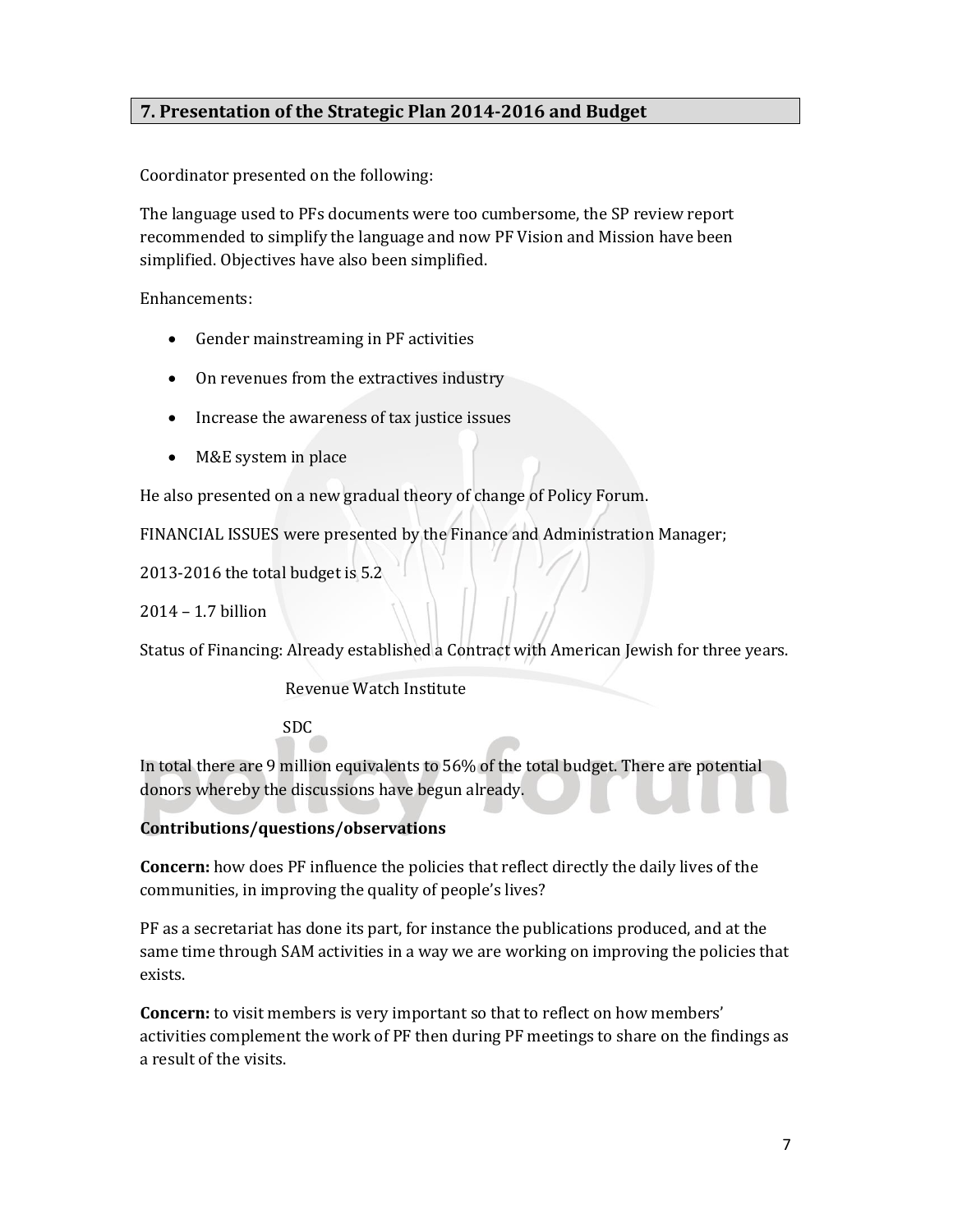Member applause the PF Board for a good work they have done especially on guiding secretariat on Fundraising strategies

## **Responses:**

Visiting members is a good thing because it will help to know where their offices are and also, to understand what they are doing, and for this year PF secretariat visited members in Morogoro as well as those in Chalinze and Kibaha. The strategy in place is to visit members who are located in district/region where secretariat is working with another member, this is an easy since you will not need to use a lot resources

He applauded the Policy Forum Board for doing a good work.

## **RESOLUTION: The plan was adopted and approved by the members**

## **8. Appointment of the Auditor for FY ending 2014**

This was presented by the Board Chairperson, and explained on the process they went in selecting the company for auditing the PF financials for the year 2014. There was an advert and PF received three expressions among which the current Auditor applied but since the regulations doesn't allow him to audit PF for consecutive three years, the company was disqualified,

Among the three companies; Policy Forum Board suggested HORWATH TANZANIA considering the criteria which were put in place, the selected one had previous worked with the Policy Forum and his work is of a quality.

QN: the question was asked if it is allowed to work with the previous Auditor

RESPONSE: Yes it is allowed, since the time has passed from the last contract with the suggested Auditor

# **RESOLUTION: Members in unison agreed with the suggested company and therefore 2014 PF financials will be audited by HORWATH TANZANIA**

## **9. Special Resolutions requiring approval by the members**

## ➢ *Members who have not paid membership Fees*

Board Chairperson presented the recommendation given by the board regarding the same and they said the following;

• Following those members who have not paid the membership fee on the agreed due date a letter should be written notifying them that they membership has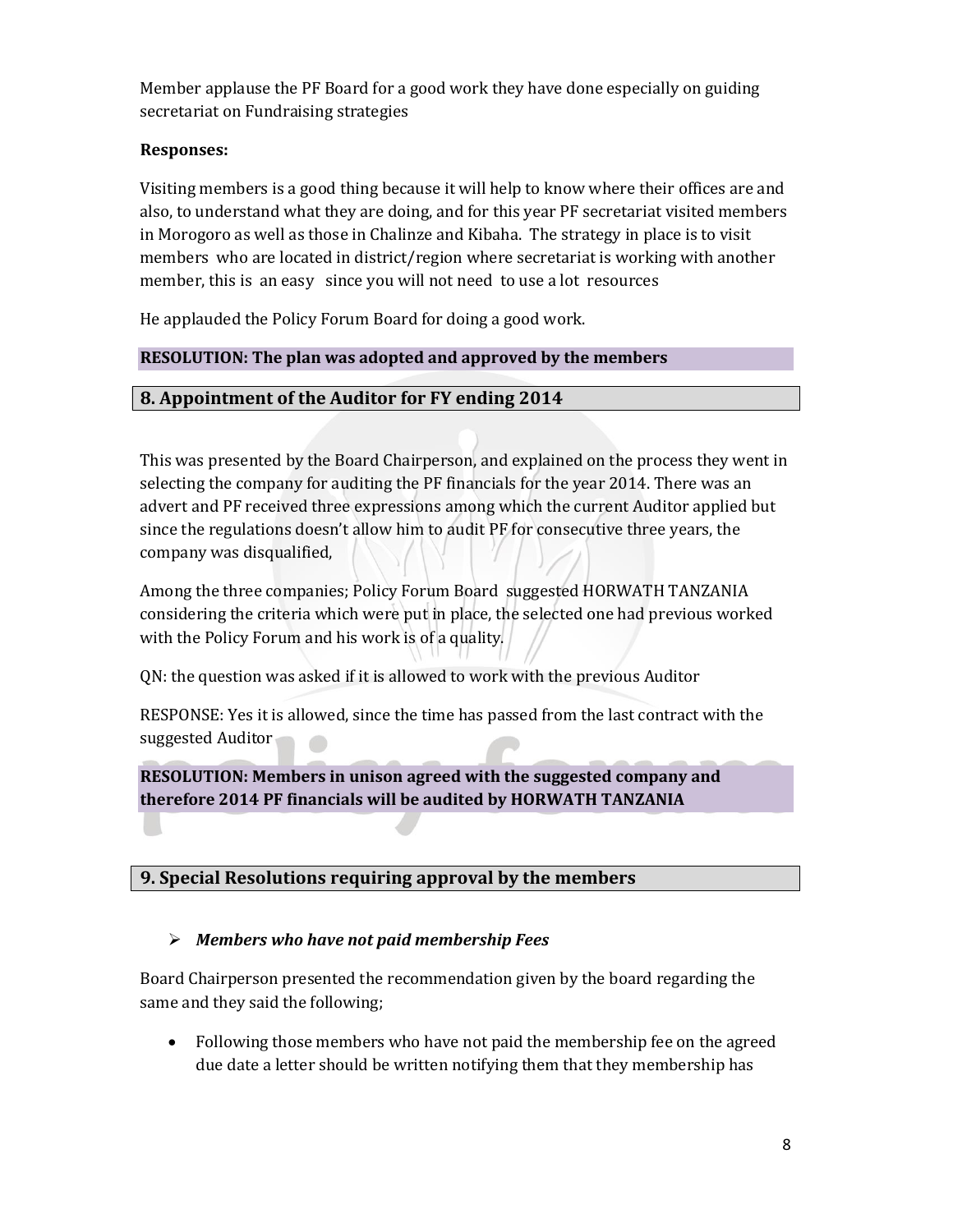ceased. The letter was sent to 30 member where by the secretariat got 2 feedback – one member agreed the cessation and the other one repaid its membership fee.

• Therefore the board considered those remaining 28 their membership has ceased. In case one wants to renew her membership, the organization will need to apply as a new member and all the procedures in recruiting a member will be followed.

## **Questions/Comments**

Before the final notice were there any reminders in regards to paying membership fees?

## **Response:**

Coordinator: there were notices given for a year and a half. And members were also called to confirm if the letters sent to them have been received.

**Resolution: It was agreed those who have not paid their annual fee, their membership has ceased.**

# ➢ *Changes to MEMARTS*

The assembly resolved to adopt the following text in the MEMARTS:

*5. Members of Policy Forum shall be required to pay annual subscription fee which will be set and reviewed by the Annual General Meeting from time to time.* 

*10. Policy Forum membership shall cease when a member fails to pay the annual subscription fee.*

*29. Policy Forum shall normally in each quarter hold a meeting in Dar es Salaam in addition to any other meetings in that year and shall specify it in the notices calling it. The Quarterly Meetings shall be open to all members of Policy Forum and to Observers invited by the Chairperson of the Policy Forum.*

Chairperson insisted that, members should make sure that they are doing works related to policies so as to make their contribution to the network be tangible.

# **10. Board Members Election**

• The chairperson said there were only 2 posts for International members following the departure of ACTION AID and FORUM SYD, 1 posts for Dar based member following the departure of LHRC, and 1 post for upcountry member following the departure of MACSNET

## **Criteria**

• The Chairperson announced the criteria for vying for the posts; a person should either be a chief executive or shared responsibilities; also the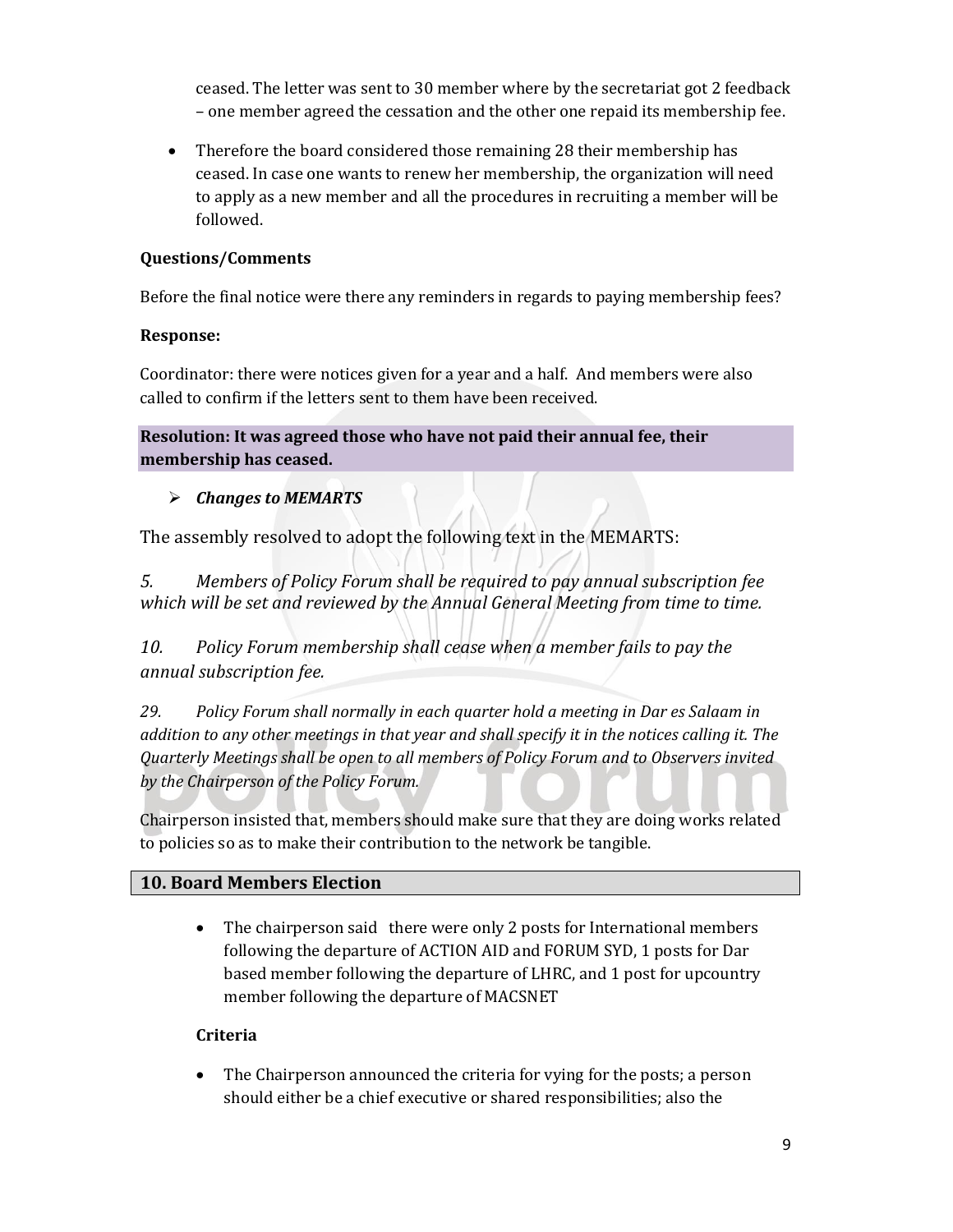organization should be a member of PF for not less than a year. Another criteria required was for an organization or member maintaining a good record in attending meetings by PF, and if necessary Board meetings, their contribution to PF's mission and vision and what they intend to bring aboard once voted in office as board members.

## Election Results

## **1. DAR BASED**

• UNA - Tanzania

## **2. UPCOUNRTY**

- MIICO ( 18 )
- ADLG ( 26 )
- SWEAT DEVELOPMENT (12

# **3. INTERNATIONAL**

- CARE INTERNATIONAL, TANZANIA
- WATER AID

ADLG was elected by members through the secret ballot to be in the Policy's Forum Board representing upcountry members, whereas CARE International in Tanzania, Water Aid Tanzania and UNA where elected through an open ballot

# **11. AOB**

### There were 3 AOB

1. Depreciated Assets: what are the mechanisms put in place for managing the depreciated assets?

Response: PF consulted different organizations like Hakielimu and TACOSODE on how they dispose their assets. We also considered the MEMARTS and it says that we cannot dispose property by giving them to members. What we can do is to see whether we can sell them so as to avoid being biased in case we want to give them to members. We can identify organizations interest in buying them and do it at a lower price. The other option is auctioning them but making sure that we do sell them to our members.

2. Local Government Working Group to consider starting a special fund to assist members in terms of capacity. This was supposed to be discussed by the board but unfortunately it was not discussed. It should be taken back to the board for discussion